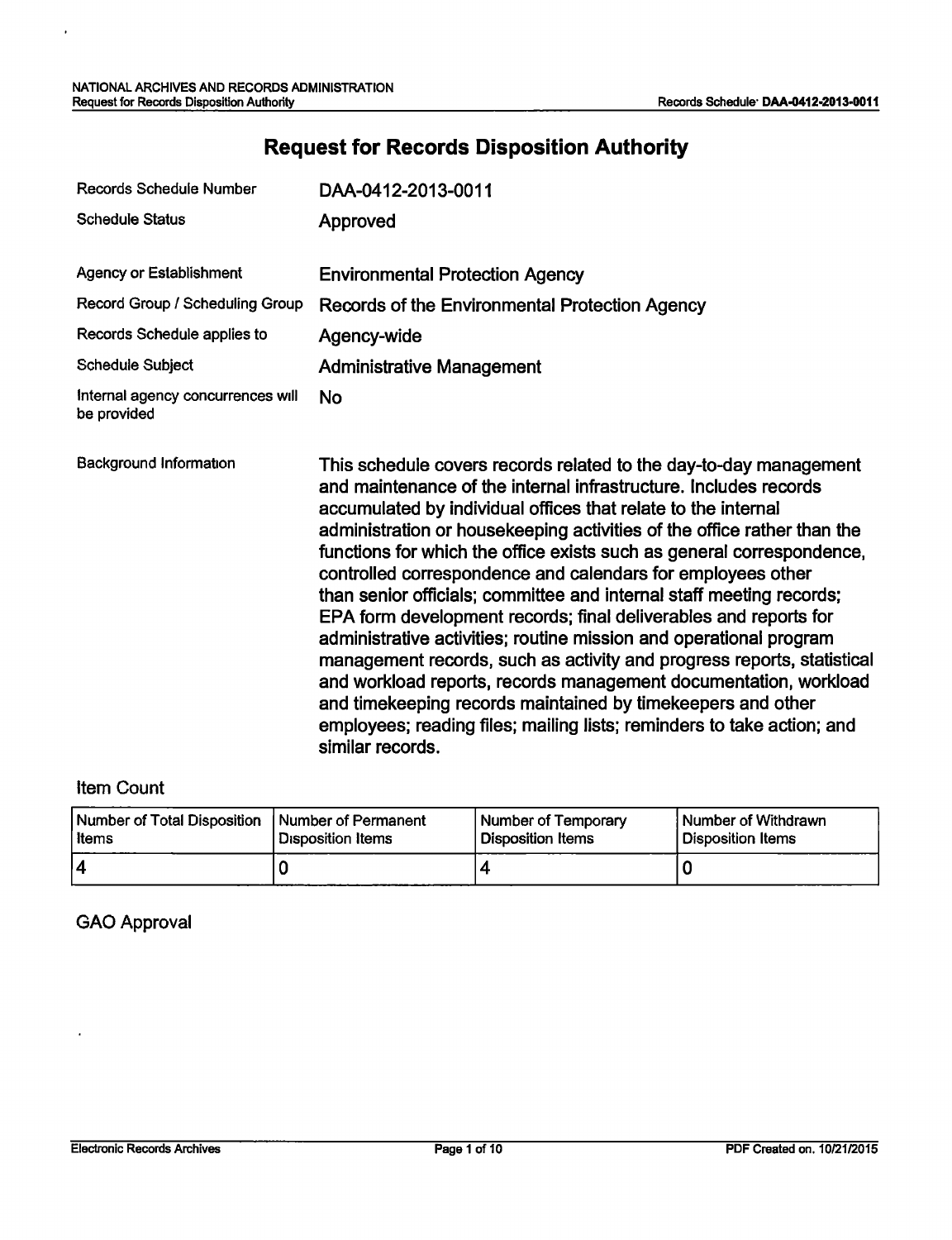$\overline{a}$ 

## Outline of Records Schedule Items for DAA-0412-2013-0011

| Sequence Number |                                                                                                                                        |
|-----------------|----------------------------------------------------------------------------------------------------------------------------------------|
| ∣ 1             | <b>Administrative Management</b>                                                                                                       |
| 1.1             | Controlled and major correspondence for employees other than senior officials<br>Disposition Authority Number: DAA-0412-2013-0011-0001 |
| 1.2             | Other administrative management records<br>Disposition Authority Number: DAA-0412-2013-0011-0002                                       |
| 1.3             | <b>Reading files</b><br>Disposition Authority Number: DAA-0412-2013-0011-0003                                                          |
| 1.4             | Short-term administrative management records<br>Disposition Authority Number: DAA-0412-2013-0011-0004                                  |

 $\mathbf{I}$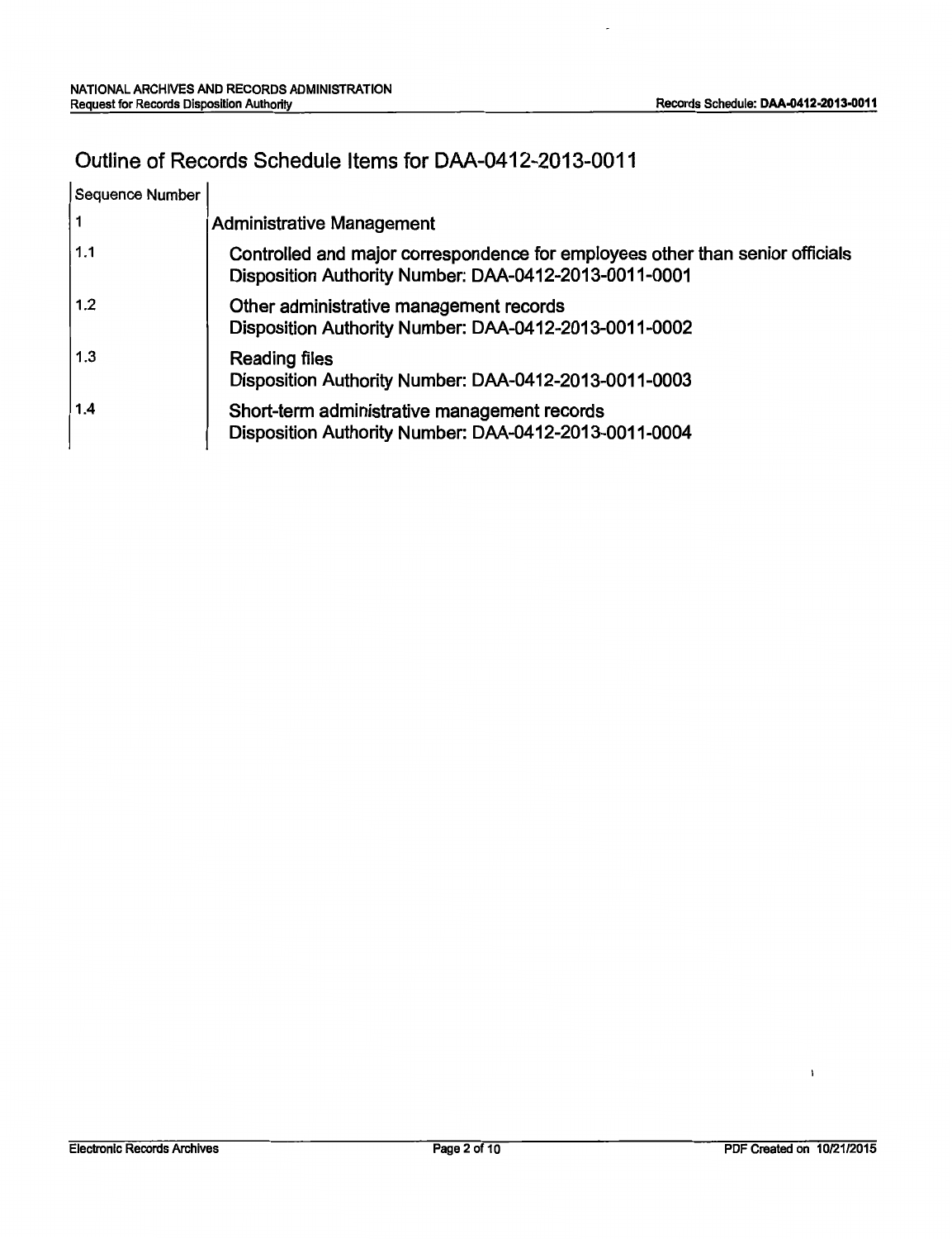## Records Schedule Items

 $\ddot{\phantom{0}}$ 

| Sequence Number |                                                                                                                                     |                                                                                                                                                                                                                                                       |                                                                                                                                                                                                                                                                    |  |  |
|-----------------|-------------------------------------------------------------------------------------------------------------------------------------|-------------------------------------------------------------------------------------------------------------------------------------------------------------------------------------------------------------------------------------------------------|--------------------------------------------------------------------------------------------------------------------------------------------------------------------------------------------------------------------------------------------------------------------|--|--|
| 1               | <b>Administrative Management</b>                                                                                                    |                                                                                                                                                                                                                                                       |                                                                                                                                                                                                                                                                    |  |  |
| 1.1             | Controlled and major correspondence for employees other than senior officials                                                       |                                                                                                                                                                                                                                                       |                                                                                                                                                                                                                                                                    |  |  |
|                 | <b>Disposition Authority Number</b>                                                                                                 |                                                                                                                                                                                                                                                       | DAA-0412-2013-0011-0001                                                                                                                                                                                                                                            |  |  |
|                 | <b>Leaders Directory</b>                                                                                                            | Senior officials include Presidential appointees, Deputies (e.g., Principal, Assistant,<br>etc.) and Special Counsels or Trusted Advisors of Presidential appointees, and<br>Senior Executive Service (SES) employees as identified in the EPA Senior |                                                                                                                                                                                                                                                                    |  |  |
|                 | <b>Final Disposition</b>                                                                                                            | <b>Temporary</b>                                                                                                                                                                                                                                      |                                                                                                                                                                                                                                                                    |  |  |
|                 | <b>Item Status</b>                                                                                                                  | Active                                                                                                                                                                                                                                                |                                                                                                                                                                                                                                                                    |  |  |
|                 | Is this item media neutral?                                                                                                         | Yes                                                                                                                                                                                                                                                   |                                                                                                                                                                                                                                                                    |  |  |
|                 | Do any of the records covered<br>by this item currently exist in<br>electronic format(s) other than e-<br>mail and word processing? | Yes                                                                                                                                                                                                                                                   |                                                                                                                                                                                                                                                                    |  |  |
|                 | Do any of the records covered<br>by this item exist as structured<br>electronic data?                                               | Yes                                                                                                                                                                                                                                                   |                                                                                                                                                                                                                                                                    |  |  |
|                 | <b>Manual Citation</b>                                                                                                              |                                                                                                                                                                                                                                                       | <b>Manual Title</b>                                                                                                                                                                                                                                                |  |  |
|                 | EPA 1006 item a                                                                                                                     |                                                                                                                                                                                                                                                       |                                                                                                                                                                                                                                                                    |  |  |
|                 | <b>GRS or Superseded Authority</b><br>Citation                                                                                      | N1-412-06-10b<br>N1-412-10-3a                                                                                                                                                                                                                         |                                                                                                                                                                                                                                                                    |  |  |
|                 | <b>Disposition Instruction</b>                                                                                                      |                                                                                                                                                                                                                                                       |                                                                                                                                                                                                                                                                    |  |  |
|                 | <b>Cutoff Instruction</b>                                                                                                           |                                                                                                                                                                                                                                                       | Close at end of calendar year or when no longer<br>needed for current agency business.                                                                                                                                                                             |  |  |
|                 | <b>Retention Period</b>                                                                                                             |                                                                                                                                                                                                                                                       | Destroy 10 year(s) after file closure.                                                                                                                                                                                                                             |  |  |
|                 | <b>Additional Information</b>                                                                                                       |                                                                                                                                                                                                                                                       |                                                                                                                                                                                                                                                                    |  |  |
|                 | <b>GAO Approval</b>                                                                                                                 | <b>Not Required</b>                                                                                                                                                                                                                                   |                                                                                                                                                                                                                                                                    |  |  |
| 1.2             | Other administrative management records                                                                                             |                                                                                                                                                                                                                                                       |                                                                                                                                                                                                                                                                    |  |  |
|                 | <b>Disposition Authority Number</b>                                                                                                 |                                                                                                                                                                                                                                                       | DAA-0412-2013-0011-0002                                                                                                                                                                                                                                            |  |  |
|                 |                                                                                                                                     |                                                                                                                                                                                                                                                       | Includes, but is not limited to: calendars, schedules, and logs of daily activities<br>containing substantive information regarding daily activities for federal employees<br>other than senior officials; committee and internal staff meeting records, including |  |  |

 $\cdot$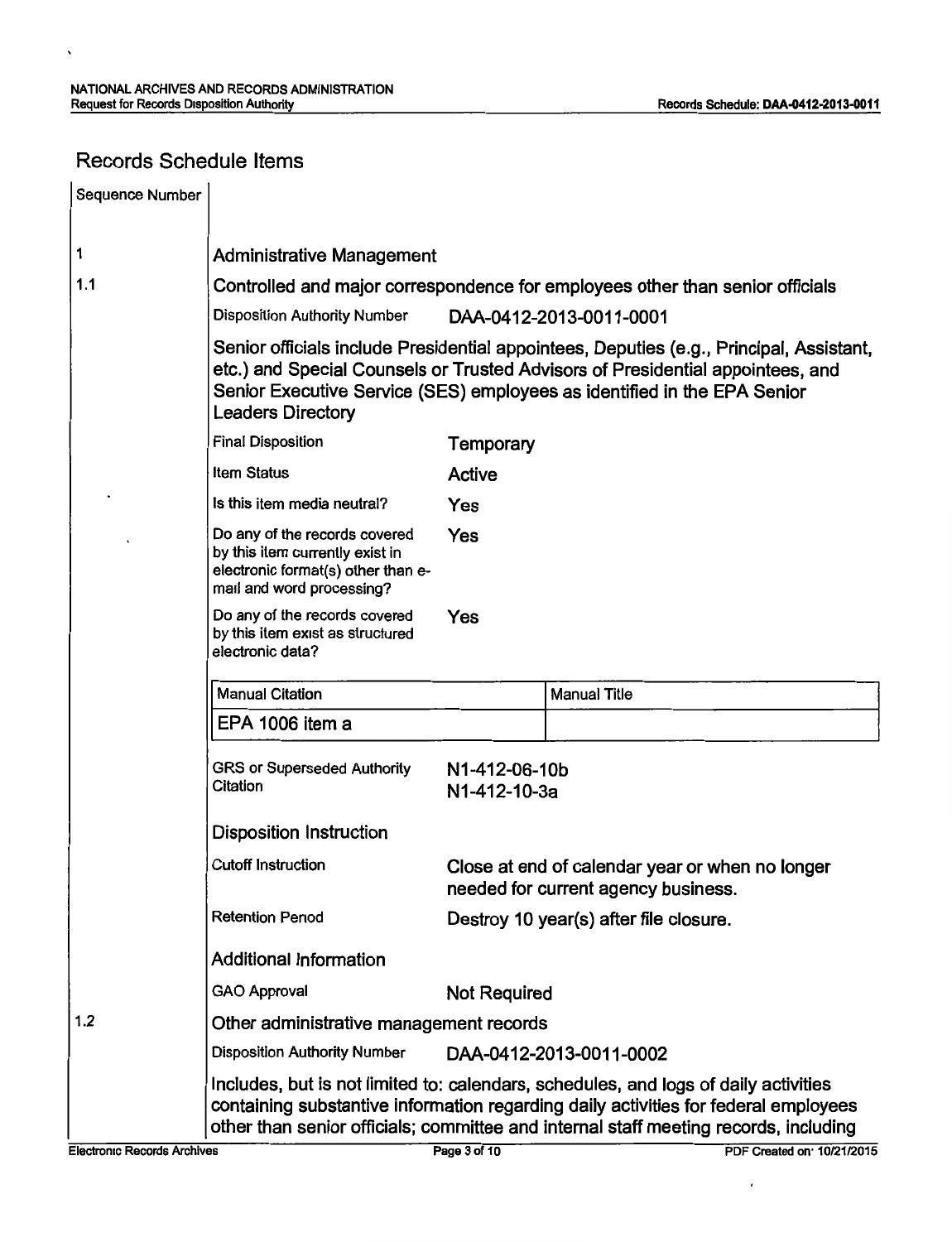agendas, meeting arrangements and minutes, final reports and related records created by or documenting the accomplishments of intra-agency and internal committees and workgroups; copies and background materials related to Circular No. A-76 maintained by offices other than the office having primary responsibility; EPA forms and supporting materials showing inception, scope and purpose; final deliverables and reports related to administrative activities; general correspondence files, including non-controlled correspondence relating to work assignments, personnel needs, and other routine activities of the office; program management files maintained by other than senior officials related to the on-going management of mission and operational programs and projects, including correspondence, staff meeting records, routine office procedures, reports related to general policy and program matters (e.g., Superfund Comprehensive Accomplishment Plan (SCAP) reports), oversight reviews, interagency activities, routine management of environmental management systems (EMS), and project files showing assignments, progress, and completion of projects; records management documentation, including records inventories, records disposal, requests for disposition authority, transfer authorizations; routine office management records, including activity, progress, statistical, and workload reports, office staffing, procedures, routine training materials, communications, services (e.g., printing, post office, private mail, delivery, transportation and freight companies), supplies and equipment, expenditure and disbursement of funds (e.g., employee transportation subsidies), budget papers; and time and attendance source and leave records maintained by timekeepers, including time and attendance records such as time or sign-in sheets, flexitime records (e.g., biweekly maxiflex schedules), leave applications for jury and military duty, authorizations for premium pay or overtime, supervisor time sheet certifications, and related documents.

| <b>Final Disposition</b>                                                                                                            | Temporary                                     |              |
|-------------------------------------------------------------------------------------------------------------------------------------|-----------------------------------------------|--------------|
| <b>Item Status</b>                                                                                                                  | Active                                        |              |
| Is this item media neutral?                                                                                                         | Yes                                           |              |
| Do any of the records covered<br>by this item currently exist in<br>electronic format(s) other than e-<br>mail and word processing? | Yes                                           |              |
| Do any of the records covered<br>by this item exist as structured<br>electronic data?                                               | Yes                                           |              |
| <b>Manual Citation</b>                                                                                                              |                                               | Manual Title |
| EPA 1006 item b                                                                                                                     |                                               |              |
| <b>GRS or Superseded Authority</b><br>Citation                                                                                      | N1-412-06-6/2b<br><b>GRS 9/7</b><br>GRS 16/3a |              |

GRS 16/3b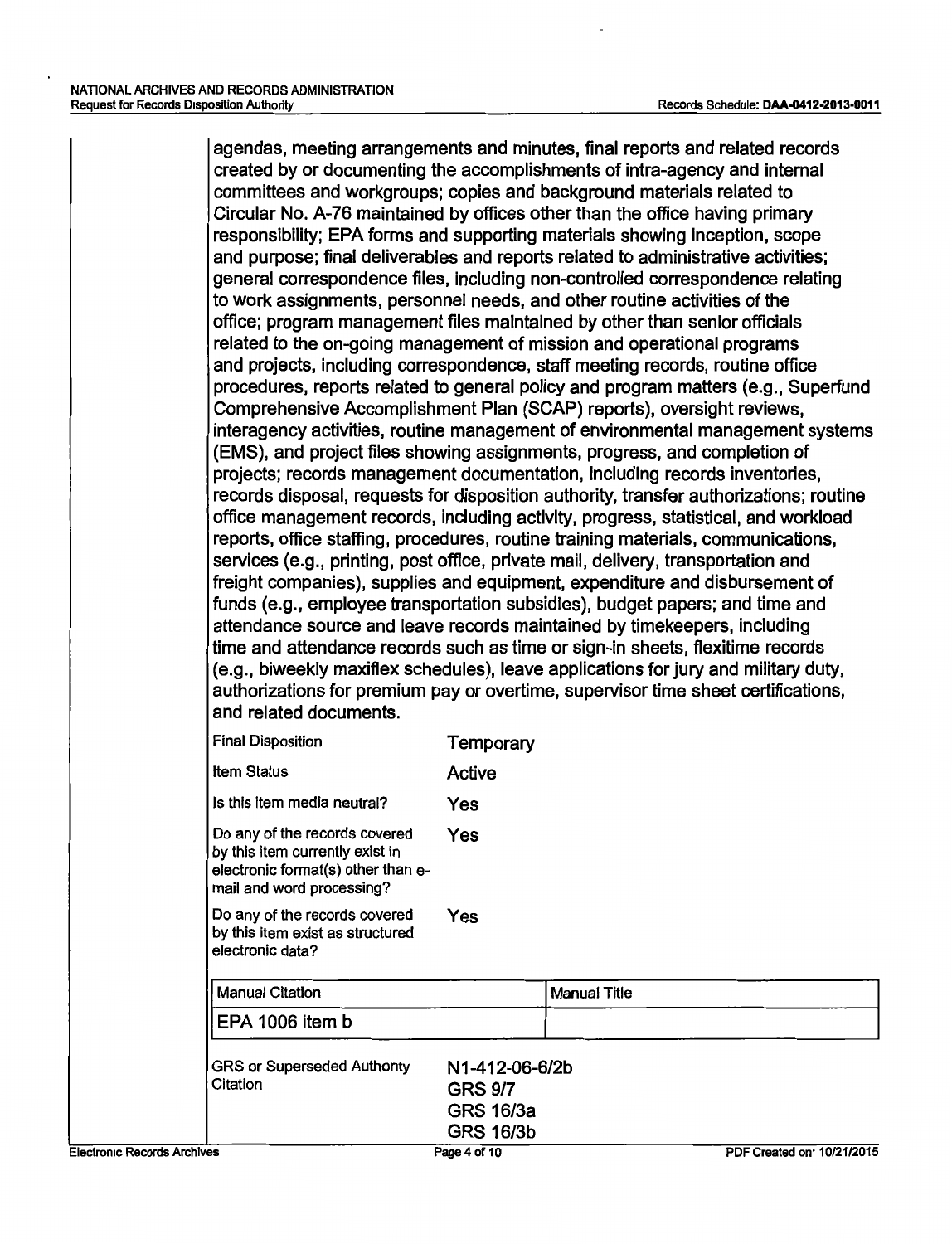|     |                                     | <b>GRS 23/1</b><br>N1-412-06-5b<br><b>GRS 9/1c</b><br><b>GRS 9/2</b><br><b>GRS 9/4a</b><br><b>GRS 9/4b</b><br>N1-412-06-6/4<br><b>GRS 26/3</b><br>N1-412-07-1/8<br><b>GRS 26/1a</b><br>N1-412-06-11a<br>N1-412-06-27c<br>N1-412-07-69/1<br><b>GRS 2/9b</b><br>GRS 16/2a(2)<br><b>GRS 16/2b</b><br><b>GRS 12/1</b><br><b>GRS 12/5a</b><br><b>GRS 12/5b</b><br><b>GRS 12/5c</b><br><b>GRS 12/6a</b><br><b>GRS 12/6b</b><br><b>GRS 12/6c</b><br><b>GRS 12/6d</b><br><b>GRS 12/6e</b><br><b>GRS 12/6f</b><br><b>GRS 12/6g</b><br><b>GRS 12/6h</b><br><b>GRS 13/2a</b><br><b>GRS 13/2b</b><br><b>GRS 13/3</b><br><b>GRS 13/8b</b> |
|-----|-------------------------------------|------------------------------------------------------------------------------------------------------------------------------------------------------------------------------------------------------------------------------------------------------------------------------------------------------------------------------------------------------------------------------------------------------------------------------------------------------------------------------------------------------------------------------------------------------------------------------------------------------------------------------|
|     | <b>Disposition Instruction</b>      |                                                                                                                                                                                                                                                                                                                                                                                                                                                                                                                                                                                                                              |
|     | <b>Cutoff Instruction</b>           | Close when discontinued, superseded, or canceled,<br>or when no longer needed for current agency<br>business.                                                                                                                                                                                                                                                                                                                                                                                                                                                                                                                |
|     | <b>Retention Period</b>             | Destroy 6 year(s) after file closure.                                                                                                                                                                                                                                                                                                                                                                                                                                                                                                                                                                                        |
|     | <b>Additional Information</b>       |                                                                                                                                                                                                                                                                                                                                                                                                                                                                                                                                                                                                                              |
|     | <b>GAO Approval</b>                 | <b>Not Required</b>                                                                                                                                                                                                                                                                                                                                                                                                                                                                                                                                                                                                          |
| 1.3 | <b>Reading files</b>                |                                                                                                                                                                                                                                                                                                                                                                                                                                                                                                                                                                                                                              |
|     | <b>Disposition Authority Number</b> | DAA-0412-2013-0011-0003                                                                                                                                                                                                                                                                                                                                                                                                                                                                                                                                                                                                      |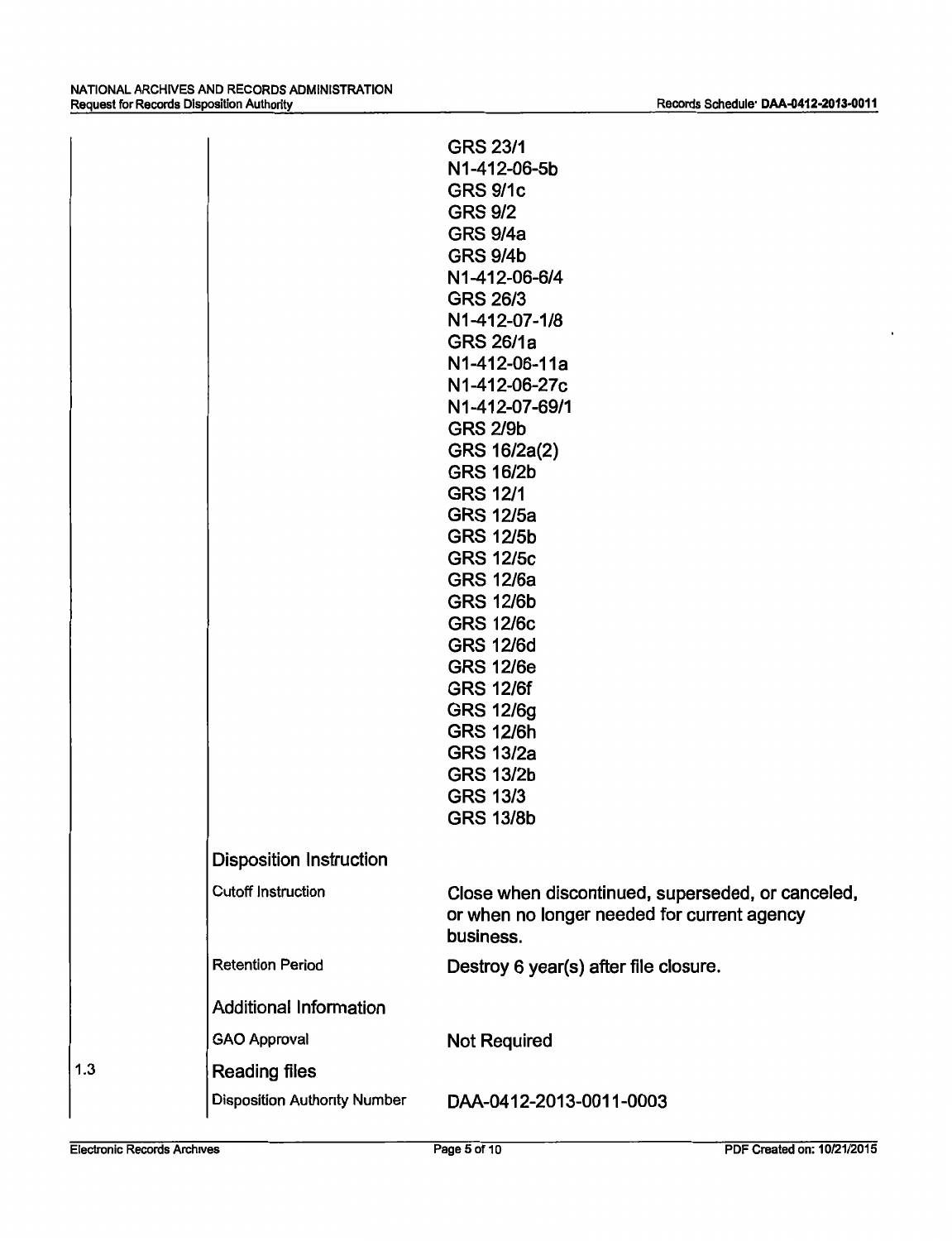| <b>Final Disposition</b>                                                                                                            | Temporary           |                                                                                                                                                                                                                                                                                                                                                                                                                                  |
|-------------------------------------------------------------------------------------------------------------------------------------|---------------------|----------------------------------------------------------------------------------------------------------------------------------------------------------------------------------------------------------------------------------------------------------------------------------------------------------------------------------------------------------------------------------------------------------------------------------|
| <b>Item Status</b>                                                                                                                  | <b>Active</b>       |                                                                                                                                                                                                                                                                                                                                                                                                                                  |
| Is this item media neutral?                                                                                                         | Yes                 |                                                                                                                                                                                                                                                                                                                                                                                                                                  |
| Do any of the records covered<br>by this item currently exist in<br>electronic format(s) other than e-<br>mail and word processing? | Yes                 |                                                                                                                                                                                                                                                                                                                                                                                                                                  |
| Do any of the records covered<br>by this item exist as structured<br>electronic data?                                               | Yes                 |                                                                                                                                                                                                                                                                                                                                                                                                                                  |
| <b>Manual Citation</b>                                                                                                              |                     | <b>Manual Title</b>                                                                                                                                                                                                                                                                                                                                                                                                              |
| EPA 1006 item c                                                                                                                     |                     |                                                                                                                                                                                                                                                                                                                                                                                                                                  |
| <b>Disposition Instruction</b><br><b>Cutoff Instruction</b>                                                                         |                     | Close at end of calendar year.                                                                                                                                                                                                                                                                                                                                                                                                   |
|                                                                                                                                     |                     |                                                                                                                                                                                                                                                                                                                                                                                                                                  |
| <b>Retention Period</b>                                                                                                             |                     | Destroy 1 year(s) after file closure.                                                                                                                                                                                                                                                                                                                                                                                            |
| <b>Additional Information</b>                                                                                                       |                     |                                                                                                                                                                                                                                                                                                                                                                                                                                  |
| <b>GAO Approval</b>                                                                                                                 | <b>Not Required</b> |                                                                                                                                                                                                                                                                                                                                                                                                                                  |
| Short-term administrative management records                                                                                        |                     |                                                                                                                                                                                                                                                                                                                                                                                                                                  |
| <b>Disposition Authority Number</b>                                                                                                 |                     | DAA-0412-2013-0011-0004                                                                                                                                                                                                                                                                                                                                                                                                          |
| into a recordkeeping system.                                                                                                        |                     | Includes, but is not limited to: ad hoc printouts that do not contain substantive<br>information, such as substantive annotations, that are not included in the electronic<br>records; contact and mailing list source records such as correspondence and<br>request forms; time and attendance convenience copies held by employees; and<br>word processing files, spreadsheets, and electronic mail after the record is placed |
| <b>Final Disposition</b>                                                                                                            | Temporary           |                                                                                                                                                                                                                                                                                                                                                                                                                                  |
| <b>Item Status</b>                                                                                                                  | Active              |                                                                                                                                                                                                                                                                                                                                                                                                                                  |
| Is this item media neutral?                                                                                                         | Yes                 |                                                                                                                                                                                                                                                                                                                                                                                                                                  |
| Do any of the records covered<br>by this item currently exist in<br>electronic format(s) other than e-<br>mail and word processing? | Yes                 |                                                                                                                                                                                                                                                                                                                                                                                                                                  |
| Do any of the records covered<br>by this item exist as structured<br>electronic data?                                               | Yes                 |                                                                                                                                                                                                                                                                                                                                                                                                                                  |

1.4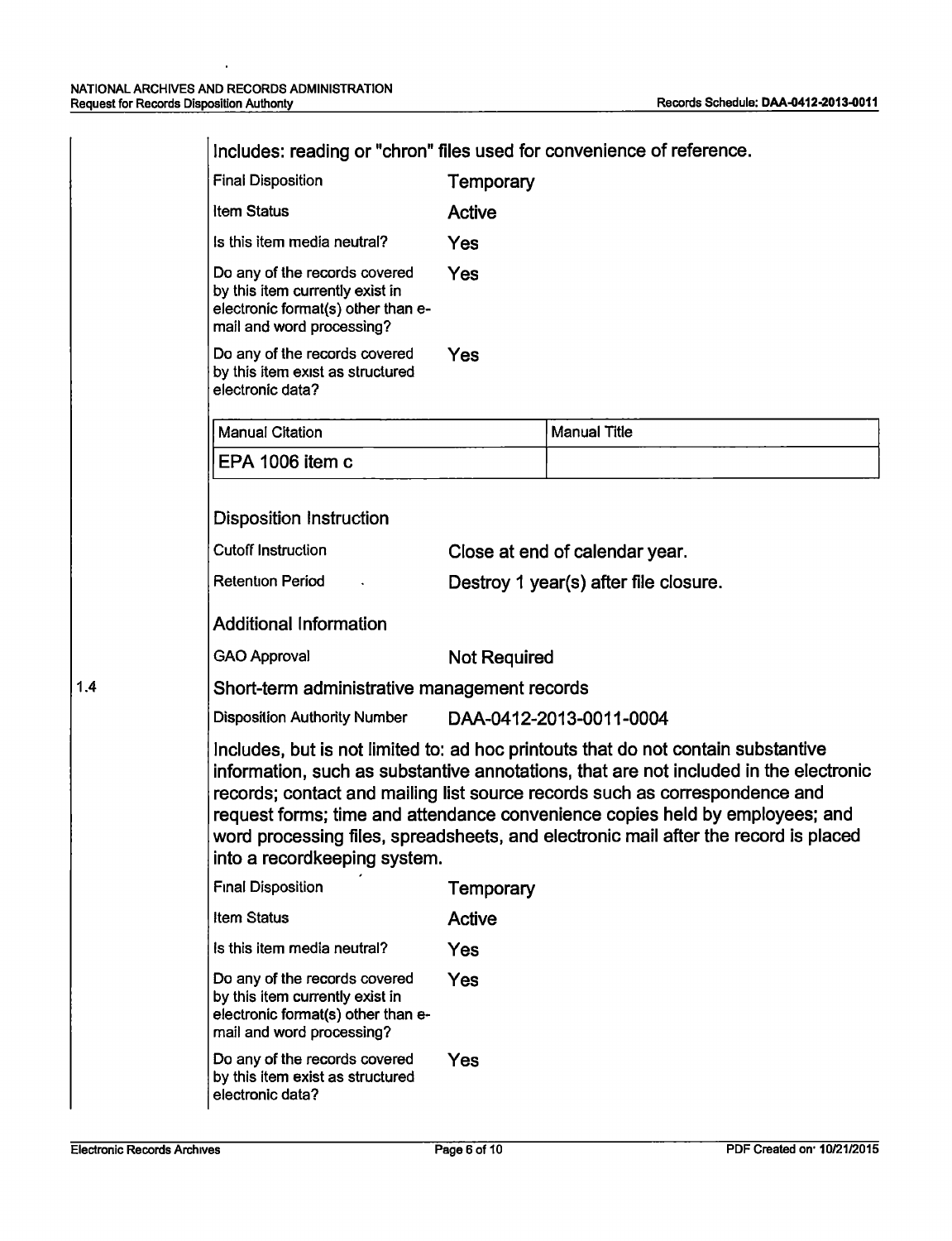#### NATIONAL ARCHIVES AND RECORDS ADMINISTRATION Request for Records Disposlbon Authority

 $\epsilon_s$ 

| Manual Citation                                | <b>Manual Title</b>                                                                                                     |
|------------------------------------------------|-------------------------------------------------------------------------------------------------------------------------|
| EPA 1006 item d                                |                                                                                                                         |
| <b>GRS or Superseded Authority</b><br>Citation | N1-412-06-5c<br>GRS 20/13<br>GRS 20/15a<br>GRS 20/15b<br>GRS 20/14<br><b>GRS 13/4a</b><br><b>GRS 13/4b</b><br>GRS 20/16 |
| Disposition Instruction                        |                                                                                                                         |
| Cutoff Instruction                             | Close when no longer needed for current agency<br>business.                                                             |
| <b>Retention Period</b>                        | Destroy 90 days after file closure.                                                                                     |
| <b>Additional Information</b>                  |                                                                                                                         |
| <b>GAO Approval</b>                            | <b>Not Required</b>                                                                                                     |

 $\overline{\phantom{a}}$ 

 $\overline{\phantom{a}}$ 

 $\overline{\phantom{a}}$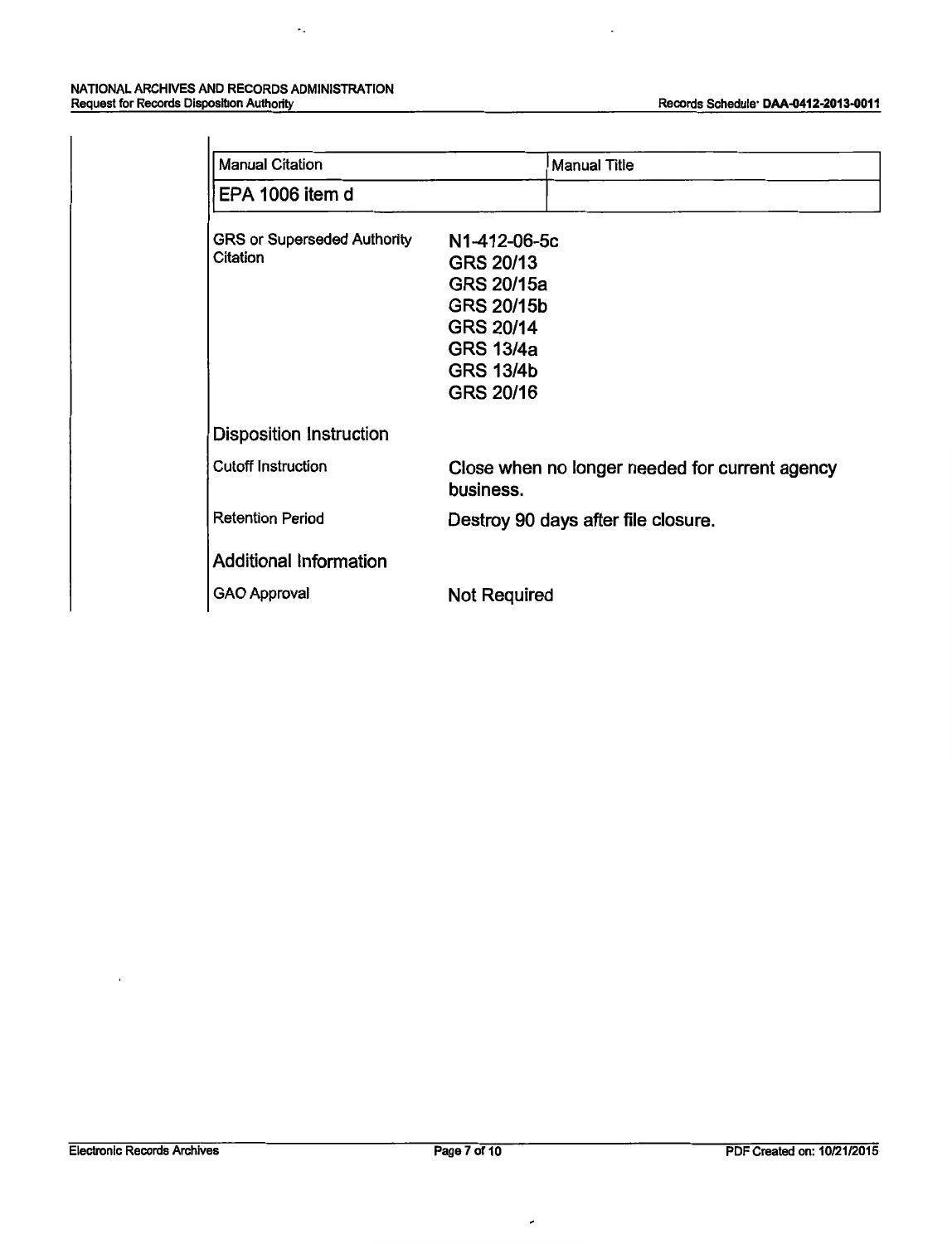## Agency Certification

I hereby certify that I am authorized to act for this agency in matters pertaining to the disposition of its records and that the records proposed for disposal in this schedule are not now needed for the business of the agency or will not be needed after the retention periods specified.

#### Signatory Information

| <b>Date</b> | <b>Action</b>                       | By                         | <b>Title</b>                            | Organization                                                                                             |
|-------------|-------------------------------------|----------------------------|-----------------------------------------|----------------------------------------------------------------------------------------------------------|
| 07/02/2013  | Certify                             | <b>John Ellis</b>          | <b>Agency Records Off</b><br>icer       | <b>Office of Environmental</b><br>Information - Office of<br><b>Information Collection</b>               |
| 08/22/2013  | <b>Return for Revisio</b><br>n      | Henry Wolfinger            | Appraiser                               | <b>National Archives and</b><br><b>Records Administration</b><br>- Records Management<br><b>Services</b> |
| 08/22/2013  | <b>Submit For Certific</b><br>ation | <b>Sandy York</b>          | <b>Records Information</b><br>Manager V | <b>Office of Environmental</b><br>Information -<br>records and Content<br><b>Management Branch</b>       |
| 08/27/2013  | Certify                             | <b>John Ellis</b>          | <b>Agency Records Off</b><br>icer       | <b>Office of Environmental</b><br>Information - Office of<br><b>Information Collection</b>               |
| 02/09/2015  | <b>Return for Revisio</b><br>n      | Jessica<br><b>Blessman</b> | <b>Appraisal Archivist</b>              | <b>National Archives and</b><br><b>Records Administration</b><br>- Records Management<br><b>Services</b> |
| 04/17/2015  | <b>Submit For Certific</b><br>ation | <b>Sandy York</b>          | <b>Records Information</b><br>Manager V | <b>Office of Environmental</b><br>Information -<br>records and Content<br><b>Management Branch</b>       |
| 04/30/2015  | Certify                             | <b>John Ellis</b>          | <b>Agency Records Off</b><br>icer       | <b>Office of Environmental</b><br>Information - Office of<br><b>Information Collection</b>               |
| 07/30/2015  | <b>Return for Revisio</b><br>n      | Jessica<br><b>Blessman</b> | <b>Appraisal Archivist</b>              | <b>National Archives and</b><br><b>Records Administration</b><br>Records Management<br><b>Services</b>   |
| 10/14/2015  | <b>Submit for Concur</b><br>rence   | Jessica<br><b>Blessman</b> | <b>Appraisal Archivist</b>              | <b>National Archives and</b><br><b>Records Administration</b><br>- Records Management<br><b>Services</b> |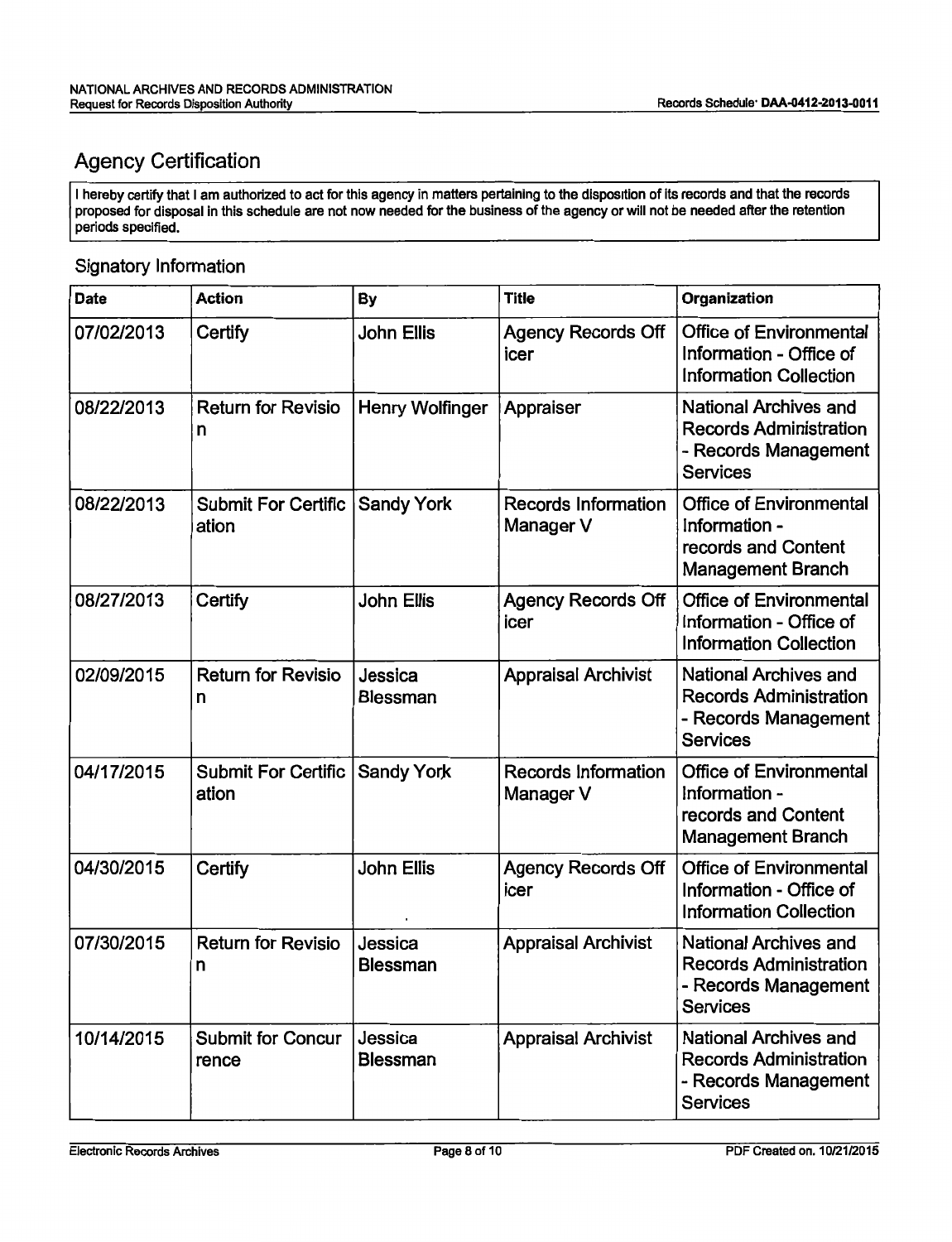| 10/14/2015 | Concur  | Laurence<br><b>Brewer</b> | Director, National R<br>ecords Management  <br>Program | National Archives and<br><b>Records Administration</b><br>- National Records<br><b>Management Program</b>        |
|------------|---------|---------------------------|--------------------------------------------------------|------------------------------------------------------------------------------------------------------------------|
| 10/14/2015 | Concur  | Laurence<br><b>Brewer</b> | Director, National R<br>ecords Management<br>Program   | <b>National Archives and</b><br><b>Records Administration</b><br>- National Records<br><b>Management Program</b> |
| 10/16/2015 | Approve | David Ferriero            | Archivist of the Unite<br>d States                     | Office of the Archivist -<br><b>Office of the Archivist</b>                                                      |

 $\gamma_{\rm s}$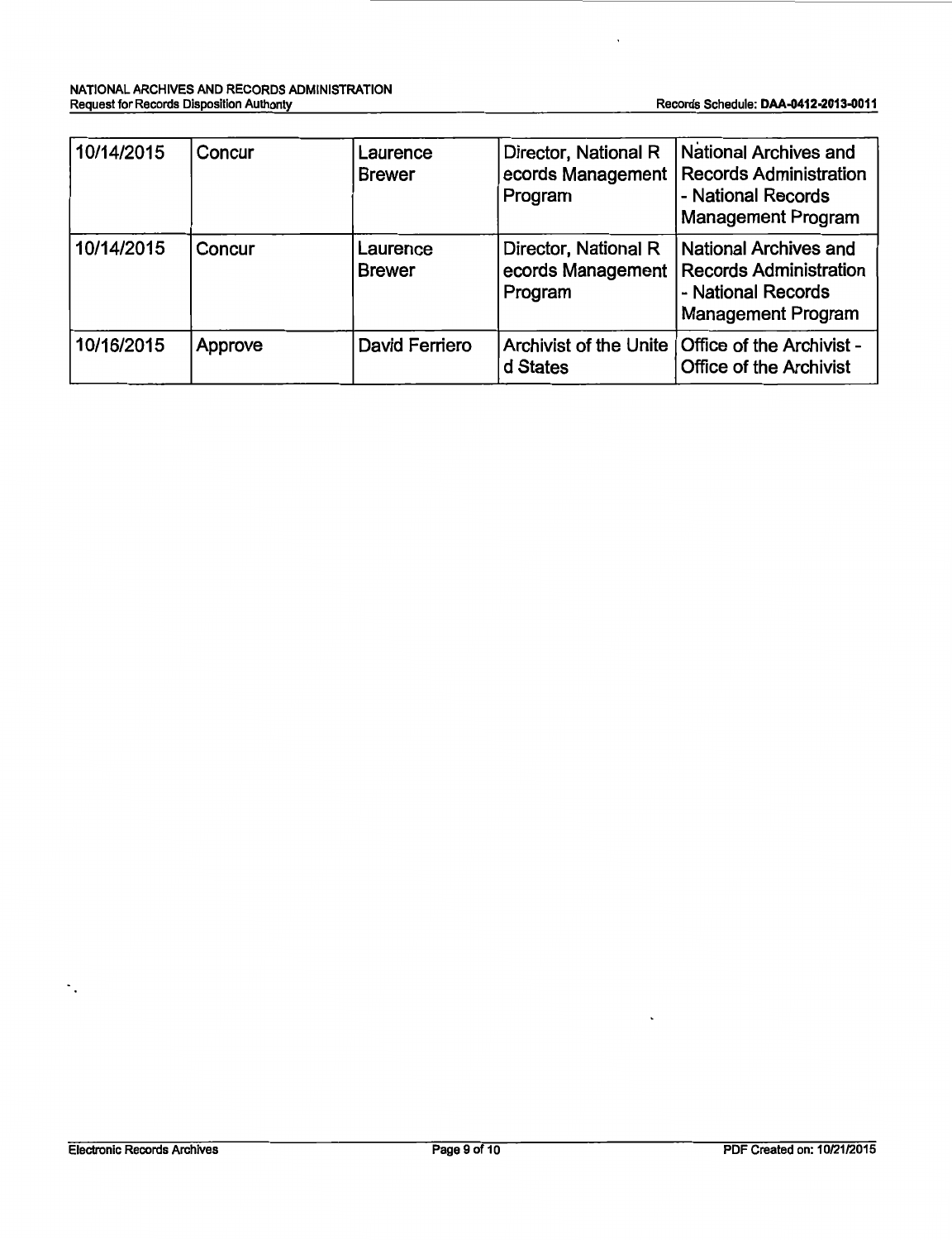Crosswalk for schedule 06 March 31, 2016

#### **401 - Administrative Management**

The day-to-day management and maintenance of the internal infrastructure.

| <b>Previous</b><br><b>Schedule</b>     | <b>Previous Title</b>                                                                                                                        | <b>Previous Retention</b>                                                                                                        | <b>New Schedule</b> |
|----------------------------------------|----------------------------------------------------------------------------------------------------------------------------------------------|----------------------------------------------------------------------------------------------------------------------------------|---------------------|
| 006b<br>N1-412-06-<br>6/2 <sub>b</sub> | Program Management Files -<br>Other than senior officials                                                                                    | Close inactive records at end<br>of calendar year. Destroy 5<br>years after file closure.                                        | 1006b               |
| 037a<br><b>GRS 9/7</b>                 | <b>Federal Employee</b><br><b>Transportation Subsidy</b><br>Records - Record copy                                                            | Destroy when 3 years old.                                                                                                        | 1006b               |
| 109a<br>GRS 16/3a                      | EPA Forms - EPA form and<br>documentation                                                                                                    | Destroy 5 years after related<br>form is discontinued,<br>superseded, or canceled.                                               | 1006b               |
| 109b<br><b>GRS 16/3b</b>               | EPA Forms - Background<br>materials                                                                                                          | Destroy when related form<br>is discontinued, superseded,<br>or canceled.                                                        | 1006b               |
| 110a<br><b>GRS 23/1</b>                | Office administrative files -<br>Record copy                                                                                                 | Destroy when 2 years old.                                                                                                        | 1006b               |
| 111b<br>N1-412-06-<br>5b               | Calendars, schedules, and<br>logs of daily activities - Other<br>federal employees                                                           | Close at end of calendar<br>year. Destroy 2 years after<br>file closure.                                                         | 1006b               |
| 111c<br>N1-412-06-<br>5c               | Calendars, schedules, and<br>logs of daily activities -<br>Routine materials                                                                 | Close at end of calendar<br>year. Destroy when no<br>longer needed.                                                              | 1006d               |
| 121c<br><b>GRS 9/1c</b>                | Transportation and Freight -<br><b>Issuing office copies</b>                                                                                 | Close file after period of the<br>fiscal account. Destroy 6<br>years after file closure.                                         | 1006b               |
| 121d<br><b>GRS 9/2</b>                 | Transportation and Freight -<br>Lost or damaged shipments<br>files                                                                           | Close file at end of year.<br>Destroy 6 years after file<br>closure.                                                             | 1006b               |
| 121e<br><b>GRS 9/4a</b>                | Transportation and Freight -<br>General transportation files                                                                                 | Close at the end of the year.<br>Destroy 2 years after file<br>closure.                                                          | 1006b               |
| 121f<br><b>GRS 9/4b</b>                | Transportation and Freight -<br>Accountability records                                                                                       | Close file after all entries are<br>cleared. Destroy 1 year<br>after file closure.                                               | 1006b               |
| 127a<br>N1-412-06-<br>6/4              | General correspondence files<br>- Record copy                                                                                                | Close inactive records at end<br>of calendar year. Destroy 5<br>years after file closure.                                        | 1006b               |
| 141b<br>N1-412-06-<br>10b              | Controlled and Major<br>Correspondence - Other<br>federal employees                                                                          | Close inactive records at end<br>of year. Destroy 10 years<br>after file closure.                                                | 1006a               |
| 147a<br>N1-412-10-<br>За               | <b>Information Ouality</b><br>Guidelines (IQG) Requests<br>for Correction (RFC) and<br><b>Reconsideration (RFR)</b><br>Process - Record copy | Close file upon completion of<br>final response and<br>verification of actions taken.<br>Destroy 10 years after file<br>closure. | 1006a               |
| 162a<br>GRS 20/13                      | Word processing files -<br>nonrecord copy                                                                                                    | Delete when no longer<br>needed for updating or<br>revision.                                                                     | 1006d               |
| 164a<br>GRS 20/15a                     | Electronic spreadsheets -<br>When used to produce hard                                                                                       | Delete when no longer<br>needed to update or                                                                                     | 1006d               |

 $\overline{\phantom{a}}$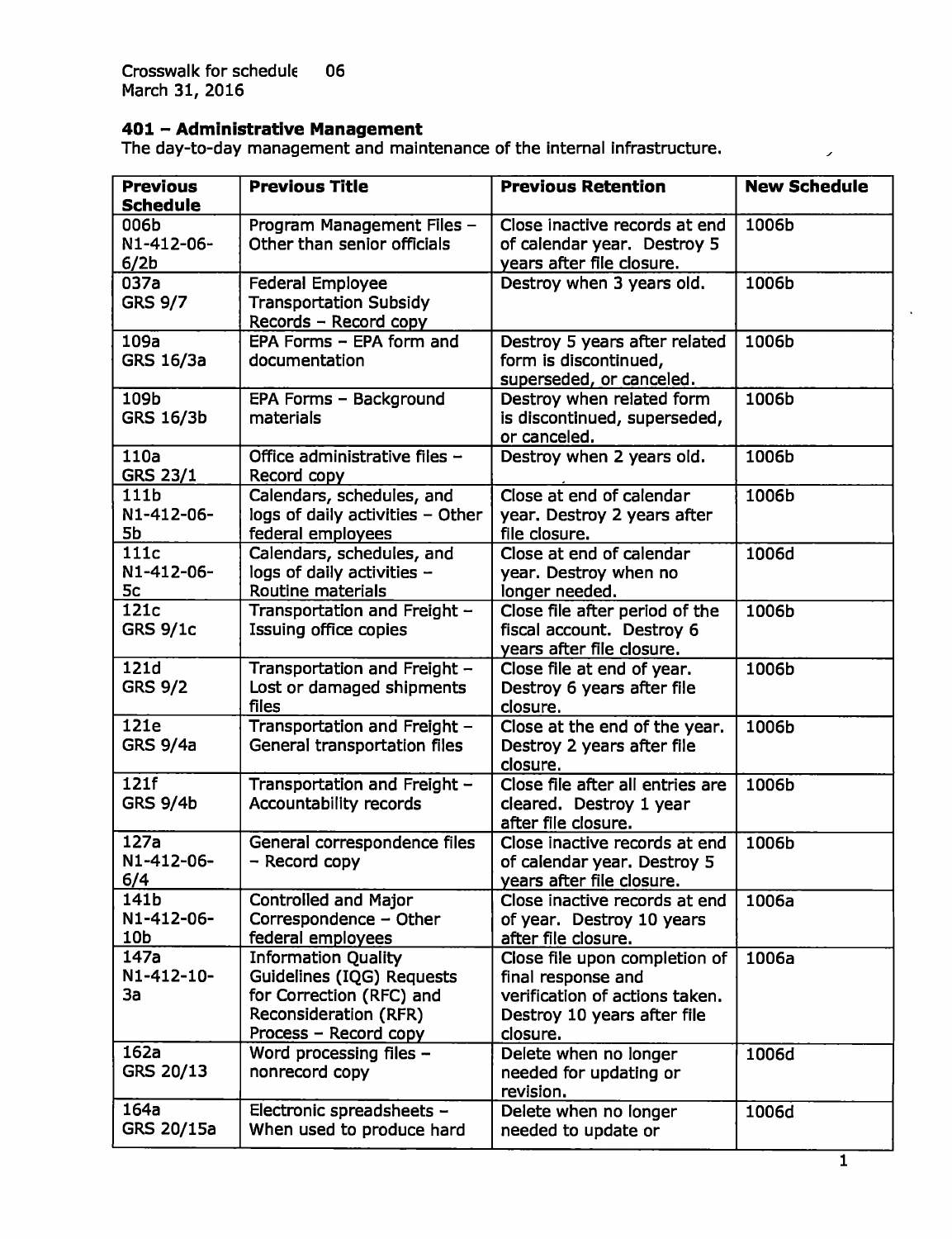|                           | copy that is maintained in                                                                                                               | produce hard copy.                                                                                                                                                                                                                                                                                                                                                                                                   |               |
|---------------------------|------------------------------------------------------------------------------------------------------------------------------------------|----------------------------------------------------------------------------------------------------------------------------------------------------------------------------------------------------------------------------------------------------------------------------------------------------------------------------------------------------------------------------------------------------------------------|---------------|
|                           | organized files                                                                                                                          |                                                                                                                                                                                                                                                                                                                                                                                                                      |               |
| 164b<br>GRS 20/15b        | Electronic spreadsheets -<br>When maintained only in<br>electronic form                                                                  | Delete after the expiration<br>of the retention period<br>authorized for the hard copy<br>by NARA's General Records<br>Schedules or an approved<br>Agency records schedule. If<br>the electronic version<br>replaces hard copy records<br>with differing retention<br>periods, and Agency<br>software does not readily<br>permit selective deletion,<br>delete after the longest<br>retention period has<br>expired. | 1006d         |
| 165a<br>GRS 20/14         | Electronic mail (e-mail) -<br>nonrecord copy                                                                                             | Delete from the electronic<br>mail system after copying to<br>a recordkeeping system.                                                                                                                                                                                                                                                                                                                                | 1006d         |
| 166a<br><b>GRS 23/6a</b>  | Suspense files - A note or<br>other reminder to take action                                                                              | Destroy after action is<br>taken.                                                                                                                                                                                                                                                                                                                                                                                    | 1006e         |
| 166b<br><b>GRS 23/6b</b>  | Suspense files - The file copy<br>or an extra copy of an<br>outgoing communication,<br>filed by the date on which a<br>reply is expected | Withdraw documents when<br>reply is received. If<br>suspense copy is an extra<br>copy, destroy immediately.<br>If suspense copy is the file<br>copy, incorporate it into the<br>official files.                                                                                                                                                                                                                      | 1006e         |
| 167a<br><b>GRS 23/7</b>   | Transitory files - Record copy<br>Note: 1 <sup>st</sup> bullet moved to GRS<br>4.2/010                                                   | Close inactive records at end<br>of month. Destroy 3 months<br>after file closure.                                                                                                                                                                                                                                                                                                                                   | 1006d and e   |
| 169a<br><b>GRS 23/9</b>   | Finding Aids and Indexes -<br>Record copy                                                                                                | Follow instructions for the<br>related records.                                                                                                                                                                                                                                                                                                                                                                      | 1006 guidance |
| 186a<br>GRS 26/3          | Committee records not<br>maintained by the sponsor or<br>secretariat                                                                     | Destroy when 3 years old.                                                                                                                                                                                                                                                                                                                                                                                            | 1006b         |
| 187a<br>N1-412-07-<br>1/8 | Intra-Agency and internal<br>committees - Committees<br>related to EPA's<br>environmental missions                                       | Close inactive records when<br>committee superseded or<br>canceled, at the completion<br>of a significant activity (e.g.,<br>completion of a research<br>report), or at the change of<br>committee chair. Destroy 5<br>years after file closure.                                                                                                                                                                     | 1006b         |
| 187b<br>GRS 26/1a         | Intra-Agency and internal<br>committee records -<br>Committees unrelated to<br>EPA's environmental missions                              | Destroy when no longer<br>needed for administrative<br>purposes.                                                                                                                                                                                                                                                                                                                                                     | 1006b         |
| 200a<br>N1-412-06-<br>11a | Training material - Routine<br>training materials                                                                                        | Close inactive records after<br>course or material is<br>superseded. Destroy 5 years                                                                                                                                                                                                                                                                                                                                 | 1006b         |

 $\overline{\phantom{a}}$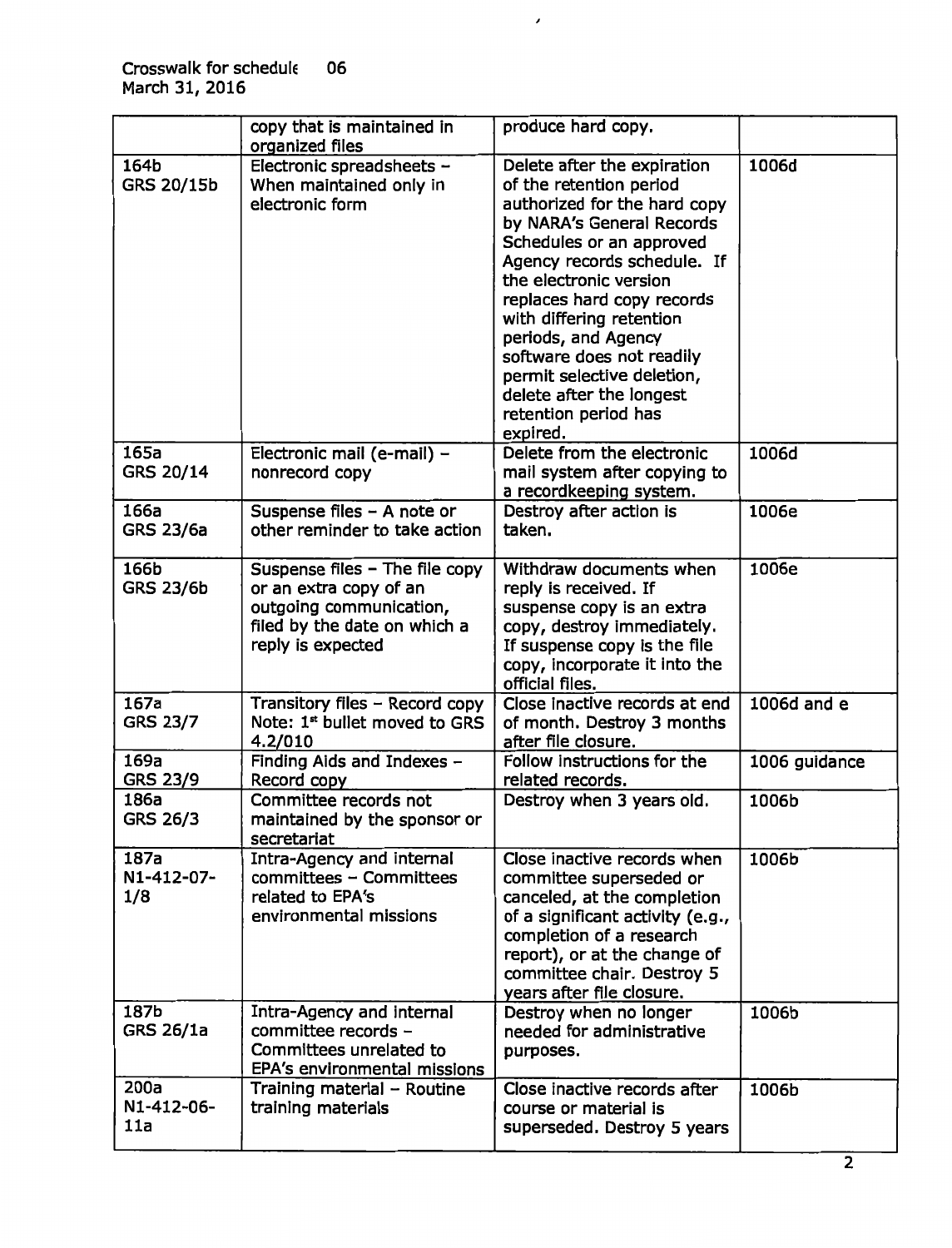|                               |                                                                                                                                                                                                               | after file closure.                                                                                                                                                                                                     |                  |
|-------------------------------|---------------------------------------------------------------------------------------------------------------------------------------------------------------------------------------------------------------|-------------------------------------------------------------------------------------------------------------------------------------------------------------------------------------------------------------------------|------------------|
| 258c<br>N1-412-06-<br>27c     | Final deliverables and reports<br>- Nonenvironmental<br>programs                                                                                                                                              | Close inactive records upon<br>completion of project.<br>Destroy 7 years after file<br>closure.                                                                                                                         | 1006b            |
| 276a(2)<br>N1-412-07-<br>69/1 | Time and attendance source<br>records - Source records -<br>Copies maintained by other<br>offices                                                                                                             | Close inactive records at end<br>of pay period. Destroy 1<br>year after file closure.                                                                                                                                   | 1006b            |
| 279b(2)<br><b>GRS 2/9b</b>    | Leave records - Leave record<br>- Maintained by creating<br>office                                                                                                                                            | Close inactive records when<br>signed by supervisor.<br>Destroy 3 years after file<br>closure.                                                                                                                          | 1006b            |
| 307a(2)<br>GRS 16/2a(2)       | Records Disposition Files -<br>Records description and<br>disposition program<br>documentation                                                                                                                | Close inactive records after<br>the related records are<br>destroyed or after the<br>related records are<br>transferred to the National<br>Archives, whichever is<br>applicable. Destroy 6 years<br>after file closure. | 1006b<br>$\cdot$ |
| 307b<br><b>GRS 16/2b</b>      | Records Disposition Files -<br>Routine correspondence and<br>memoranda                                                                                                                                        | Close inactive records at the<br>end of calendar year.<br>Destroy 2 years after file<br>closure.                                                                                                                        | 1006b            |
| 309a<br>GRS 14/1              | Information requests and<br>acknowledgment files -<br>Routine requests for<br>information and replies                                                                                                         | Destroy when 3 months old.                                                                                                                                                                                              | 1006d            |
| 309b<br><b>GRS 14/2</b>       | Information requests and<br>acknowledgment files -<br>Acknowledgments and<br>transmittals of inquiries and<br>requests referred elsewhere<br>for reply                                                        | Destroy 3 months after<br>acknowledgment and<br>referral                                                                                                                                                                | 1006d            |
| 653a<br>GRS 12/1              | Messenger Service Files -<br>Record copy                                                                                                                                                                      | Destroy when 2 months old.                                                                                                                                                                                              | 1006b            |
| 654a<br>GRS 12/5a             | Post Office and Private Mail<br>Company Records - Records<br>relating to incoming or<br>outgoing mail                                                                                                         | Destroy when 1 year old.                                                                                                                                                                                                | 1006b            |
| 654b<br>GRS 12/5b             | Post Office and Private Mail<br>Company Records -<br>Applications                                                                                                                                             | Destroy when 1 year old.                                                                                                                                                                                                | 1006b            |
| 654c<br><b>GRS 12/5c</b>      | Post Office and Private Mail<br>Company Records - Reports                                                                                                                                                     | Destroy when 1 year old.                                                                                                                                                                                                | 1006b            |
| 655a<br>GRS 12/6a             | Mail and Delivery Service<br>Control Files - Records of<br>receipt and routing of<br>incoming and outgoing mail<br>and items handled by private<br>delivery companies such as<br><b>United Parcel Service</b> | Destroy when 1 year old.                                                                                                                                                                                                | 1006b            |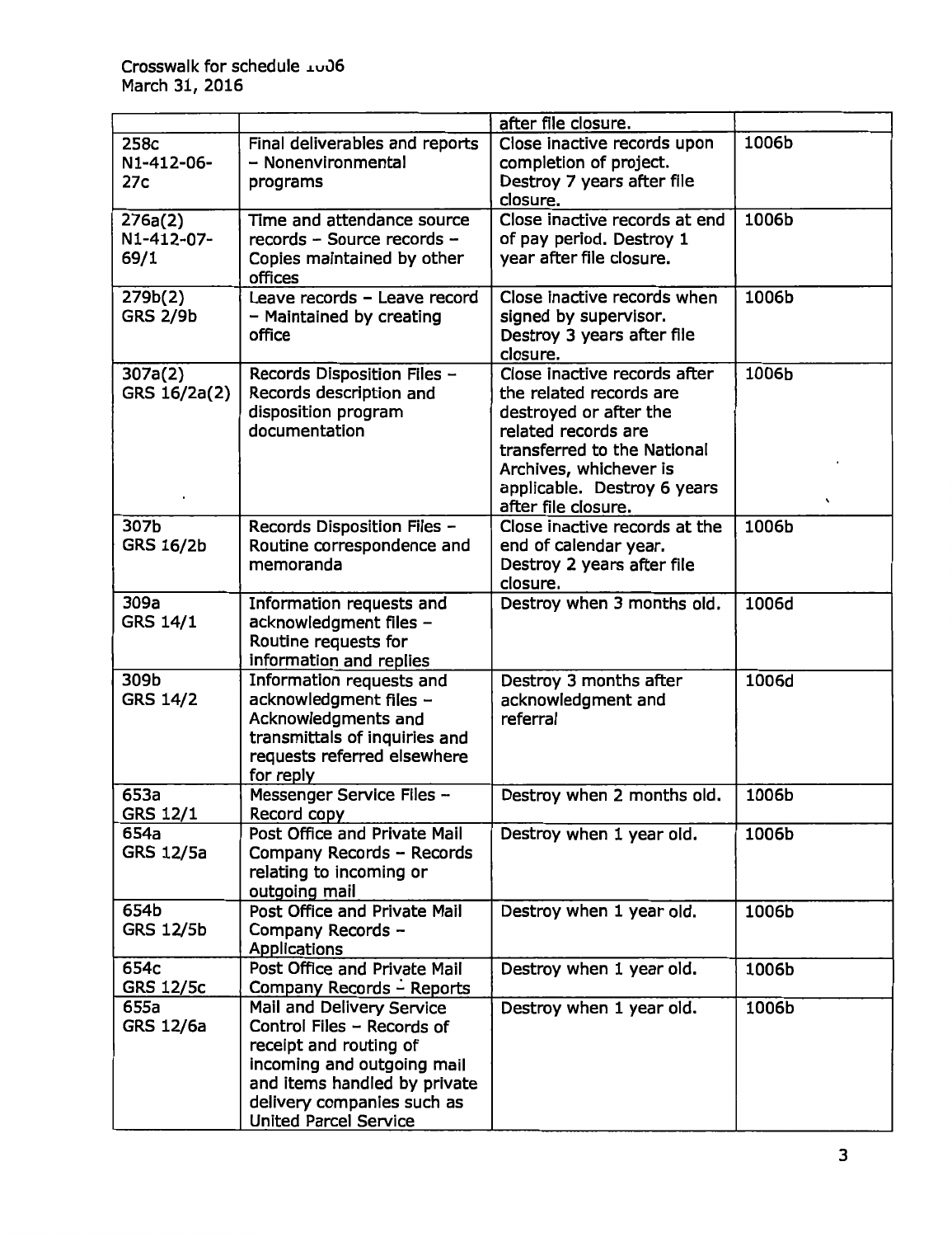Crosswalk for schedule .w06 March 31, 2016

| 655b<br><b>GRS 12/6b</b> | Mail and Delivery Service<br>Control Files - Statistical<br>reports of postage used on<br>outgoing mail and fees paid<br>for private deliveries                        | Destroy when 6 months old.                                                                                                            | 1006b |
|--------------------------|------------------------------------------------------------------------------------------------------------------------------------------------------------------------|---------------------------------------------------------------------------------------------------------------------------------------|-------|
| 655c<br><b>GRS 12/6c</b> | Mail and Delivery Service<br>Control Files - Requisition for<br>stamps                                                                                                 | Destroy when 6 months old.                                                                                                            | 1006b |
| 655d<br>GRS 12/6d        | Mail and Delivery Service<br>Control Files - Statistical<br>reports and data relating to<br>handling of mail and volume<br>of work performed                           | Destroy when 1 year old.                                                                                                              | 1006b |
| 655e<br><b>GRS 12/6e</b> | Mail and Delivery Service<br>Control Files - Records<br>relating to checks, cash,<br>stamps, money orders, or<br>any other valuables remitted<br>to the Agency by mail | Destroy when 1 year old.                                                                                                              | 1006b |
| 655f<br><b>GRS 12/6f</b> | Mail and Delivery Service<br>Control Files - Records of<br>and receipts for mail and<br>packages received through<br>the Official Mail and<br><b>Messenger Service</b> | Destroy when 6 months old.                                                                                                            | 1006b |
| 655g<br>GRS 12/6g        | Mail and Delivery Service<br>Control Files - General files                                                                                                             | Destroy when 1 year old or<br>when superseded or<br>obsolete, whichever is<br>applicable.                                             | 1006b |
| 655h<br>GRS 12/6h        | Mail and Delivery Service<br>Control Files - Locator cards,<br>directories, indexes, and<br>other records relating to mail<br>delivery to individuals                  | Destroy 5 months after<br>separation or transfer of<br>individual or when obsolete,<br>whichever is applicable.                       | 1006b |
| 661a<br><b>GRS 13/2a</b> | Printing Project Files - Files<br>pertaining to the<br>accomplishment of the<br>printing job                                                                           | Destroy 1 year after<br>completion of job.                                                                                            | 1006b |
| 661b<br><b>GRS 13/2b</b> | Printing Project Files - Files<br>pertaining to planning and<br>other technical matters                                                                                | Destroy when 3 years old.                                                                                                             | 1006b |
| 662a<br>GRS 13/3         | Printing Control Files -<br>Record copy                                                                                                                                | Destroy 1 year after close of<br>fiscal year in which compiled<br>or 1 year after filling of<br>register, whichever is<br>applicable. | 1006b |
| 664a<br><b>GRS 13/4a</b> | Mailing lists source records -<br>Correspondence, request<br>forms, and other records<br>relating to changes in mailing<br>lists                                       | Destroy after appropriate<br>revision of mailing list or<br>after 3 months, whichever is<br>sooner.                                   | 1006d |
| 664b<br>GRS 13/4b        | Mailing lists source records -<br>Card lists                                                                                                                           | Destroy individual cards<br>when canceled or revised.                                                                                 | 1006d |

 $\overline{\phantom{a}}$  .